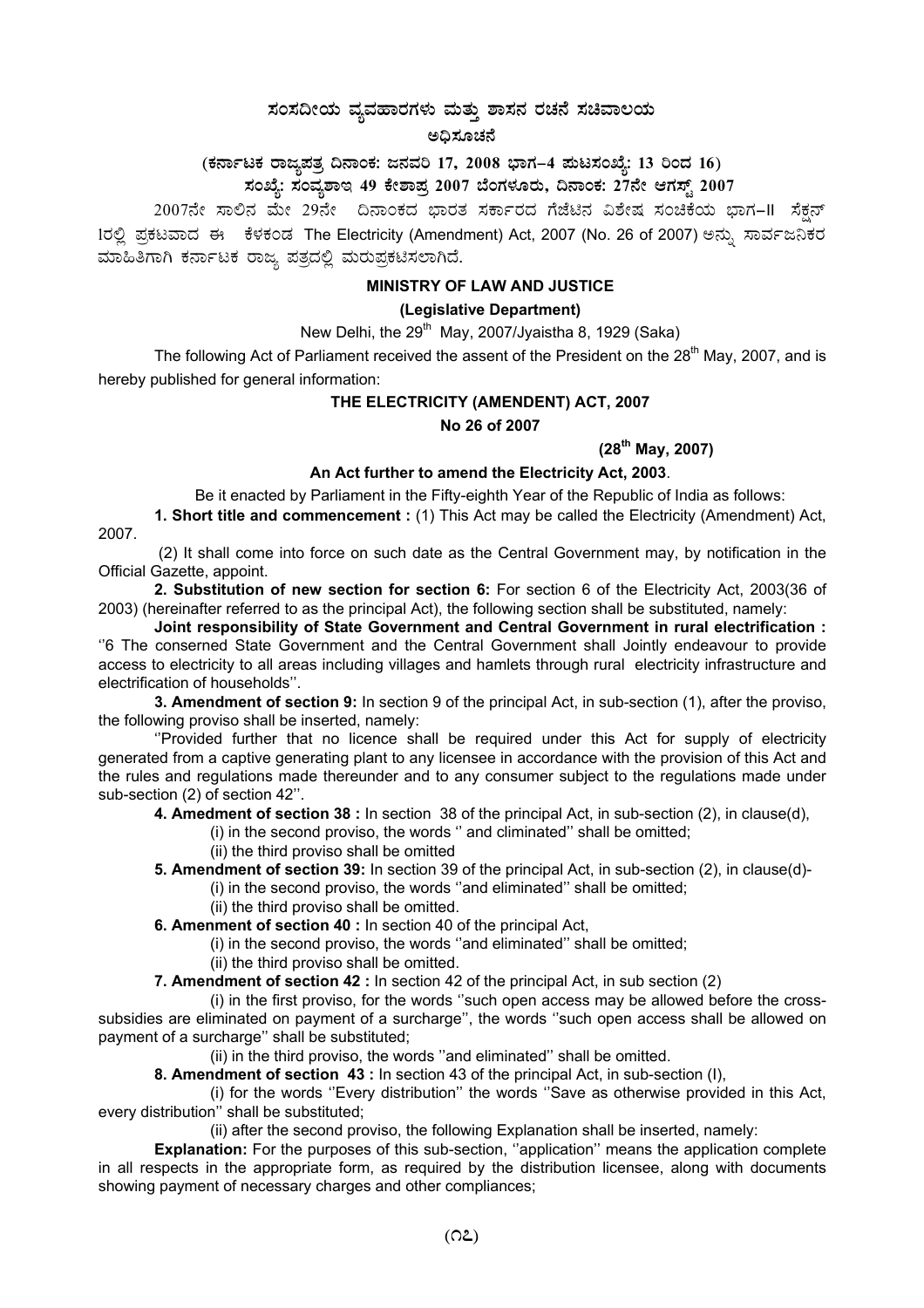**9. Substitution of new section for section 50 :** For section 50 of the principal Act, the following section shall be substituted namely:

**The electricity supply code :** ''50 The State Commission shall specify an electricity supply code to provide for recovery of electricity charges, intervals for billing of electricity charges, disconnection of supply of electricity for non payment thereof, restoration of supply of electricity measures for preventing tampering distress or damage to electrical plant or electrical line or meter, entry of distribution licensee or any person acting on his behalf for diconnecting supply and removing the meter, entry for replacing altering or maintaining electric lines or electrical plants or meter and such other matters''.

**10 Amendment of section 61 :** In section 61 of the principal Act, for clause (g), the following clause shall be substituted, namely:

''(g) that the tariff progressively reflects the cost of supply of electricity and also reduces crosssubsidies in the manner specified by the Appropriate Commission''

**11. Amendment of section 126 :** In section 126 of the principal Act,

(i) for sub-section (3), the following sub-section shall be substituted, namely:

 $\degree$ (3) The person, on whom an order has been served under sub-section (2), shall be entitled to file objections, if any, against the provisional assessment before the assessing officer, who shall, after affording a reasonable opportunity of hearing to such person, pass a final order of assessment within thirty days from the date of service of such order of provisional assessment, of the electricity charges payable by such person",

(ii) in sub-section (4) the proviso shall be omitted;

(iii) for sub-section (5), the following sub-section shall be substituted, namely:

''(5) If the assessing officer reaches to the conclusion that unauthorised use of electricity has taken place, the assessment shall be made for the entire period during which such unauthorised use of electricity has taken place and if however, the period during which such unauthorised use of electricity has taken place cannot be ascertained such period shall be limited to a period of twelve months immediately preceding the date of inspection'',

(iv) in sub-section (6), for the words ''one-and-half-times'', the word ''twice'' shall be substituted;

(v) in the Explanation occurring at the end, in clause (b), for sub-clause (iv), the following subclauses shall be substituted, namely:

''(iv) for the purpose other than for which the usage of electricity was authorised or

(v) for the premises or areas other than those for which the supply of electricity was authorised''.

**12. Amendment of section127:** In section 127 of the principal Act, in sub-section (2) , for the words ''one third of the assessed amount'', the words ''half of the assessed amount'' shall be substituted.

 **13. Amendment of section 135 :** In section 135 of the principal Act,

(A) for sub-section (l), the following sub-sections shall be substituted, namely

''(1) Whoever, dishonestly,

(a) taps, makes or causes to be made any connection with overhead, underground or under water lines or cables, or service wires, or service facilities of a licensee or supplier, as the case may be; or (b) tampers a meter, installs or uses a tampered meter, current reversing transformer, loop

connection or any other device or method which interferes with accurate or proper registration, calibration or metering of electric current or otherwise results in a manner whereby electricity is stolen or wasted; or

(c) damages or destroys an electric meter, apparatus, equipment, or wire or causes or allows any of them to be so damaged or destroyed as to interfere with the proper or accurate metering of electricity; or

(d) uses electricity through a tampered meter or

(e) uses electricity for the purpose other than for which the usage of electricity was authorised so as to abstract or consume or use electricity shall be punishable with imprisonment for a term which may extend to three years or with fine or with both:

Provided that in a case where the load abstracted, consumed, or used or attempted abstraction or attempted consumption or attempted use-

(i) does not exceed 10 kilowatt, the fine imposed on first conviction shall not be less than three times the financial gain on account of such theft of electricity and in the event of second or subsequent conviction the fine imposed shall not be less than six times the financial gain on account of such theft of electricity;

(ii) exceeds 10 kilowatt, the fine imposed on first conviction shall not be less than three times the financial gain on account of such theft of electricity and in the event of second or subsequent conviction, the sentence shall be imprisonment for a term not less than six months, but which may extend to five years and with fine not less than six times the financial gain on account of such theft of electricity: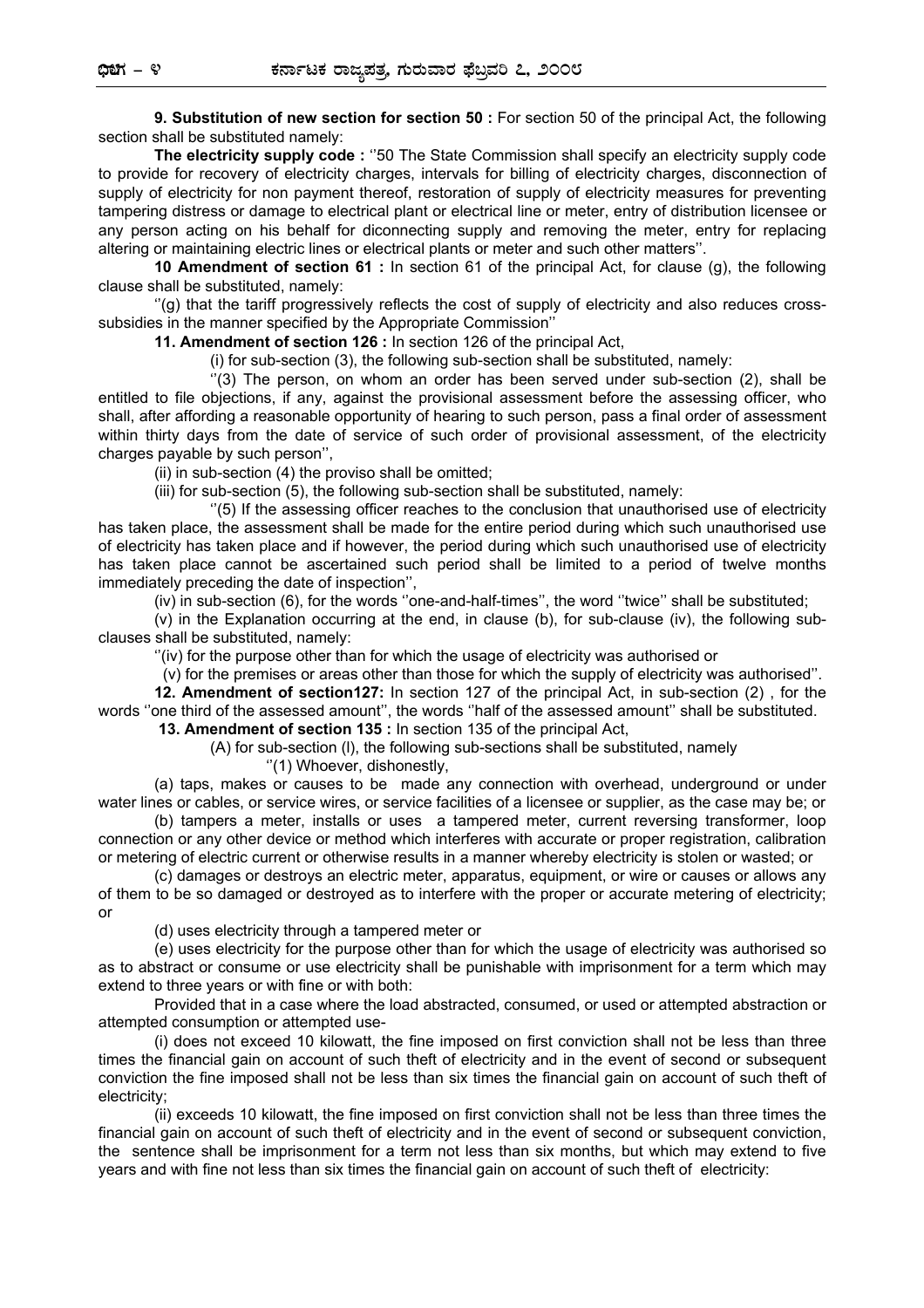Provided further that in the event of second and subsequent conviction of a person where the load abstracted, consumed, or used or attempted abstraction or attempted consumption or attempted use exceeds 10 kilowatt, such person shall also be debarred from getting any supply of electricity for a period which shall not be less than three months but may extend to two years and shall also be deoarred from getting supply of electricity for that period from any other source or generating station:

Provided also that if it is proved that any artificial means or means not authorised by the Board or licensee or supplier, as the case may be, exist for the abstraction, consumption or use of electricity by the consumer, it shall be presumed, until the contrary is proved, that any abstraction, consumption or use of electricity has been dishonestly caused by such consumer.

(1A) Without prejudice to the provisions of this Act, the licensee or supplier, as the case may be, may upon detection of such theft of electricity, immediately disconnect the supply of electricity:

Provided that only such officer of the licensee or supplier, as authorised for the purpose by the Appropriate Commission or any other officer of the licensee or supplier, as the case may be, of the rank higher than the rank so authorised shall disconnect the supply line of electricity

Provided further that such officer of the licensee or supplier, as the case may be shall, lodge a complaint in writing relating to the commission of such offence in police station having jurisdiction within twenty-four hours from the time of such disconnection:

Provided also that the licensee or supplier, as the case may be on deposit or payment of the assessed amount or electricity charges in accordance with the provisions of this Act, shall, without prejudice to the obligation to lodge the complaint as referred to in the second proviso to this clause, restore the supply line of electricity within forty-eight hours of such deposit or payment'',

(B) in sub-section (2), for the words ''Any officer authorised'', the words ''Any officer of the licensee or supplier as the case may be authorised'' shall be substituted.

**14. Amendment of section 150 :** In section 150 of the principal Act, after sub-section (2), the following shall be inserted, namely:

(3) Notwithstanding anything contained in sub-section (1) of section 135, sub-section (1) of section 136, section 137 and section 138, the licence or certificate of competency permit or such other authorisation issued under the rules made or deemed to have been made under this Act to any person who acting as an electrical contractor, supervisor or worker abets the commission of an offence punishable under sub-section (1) of section 135, sub-section(1)of section 136, section137,or section 138, on his conviction for such abetment, may also be cancelled by the licensing authority:

Provided that no order of such cancellation shall be made without giving such person an opportunity of being heard.

**Explanation-**for the purposes of this sub-section,"licensing authority"means the officer who for the time being in force is issuing or renewing such licence or certificate of competency or permit or such other authorisation'.

**15. Amendment of section 151 :** In section 151 of the principal Act, the follwing provisos shall be inserted, namely:

''Provided that the court may also take cognizance of an offence punishable under this Act upon a report of a police officer filed under section 173 of the Code of Criminal Procedure, 1973 (2 of 1974).

Provided further that a special court constituted under section 153 shall be competent to take cognizance of an offence without the accused being committed to it for trial''.

**16. Insertion of new section 151A and 151B:** After section 151 of the principal Act, the following sections shall be inserted namely:

**Power of police to investigate :** "151A For the purposes of investigation of an offence punishable under this Act, the police officer shall have all the powers as provided in Chapter XII of the Code of Criminal Procedure, 1973 (2 of 1974).

**Certain offences to be cognizable and non-bailable :** 151B Notwithstanding anything contained in the Code of Criminal Procedure 1973, (2 of 1974), an offence punishable under section 135 to 140 or section 150 shall be cognizable and non-bailable''.

**17. Amendment of section 153 :** In section 153 of the principal Act, in sub-section (1) for the words and figures ''sections 135 to 139'' the words and figures ''sections 135 to 140 and section 150'' shall be substituted.

**18. Amendment of section 154 :** In section 154 of the principal Act,

(i) for the words and figures ''sections 135 to 139'' wherever they occur the words and figures ''sections 135 to 140 and section 150'' shall be substituted;

(ii) in sub-section (5), for the words ''Special Court may'', the words ''Special Court shall'' shall be substituted.